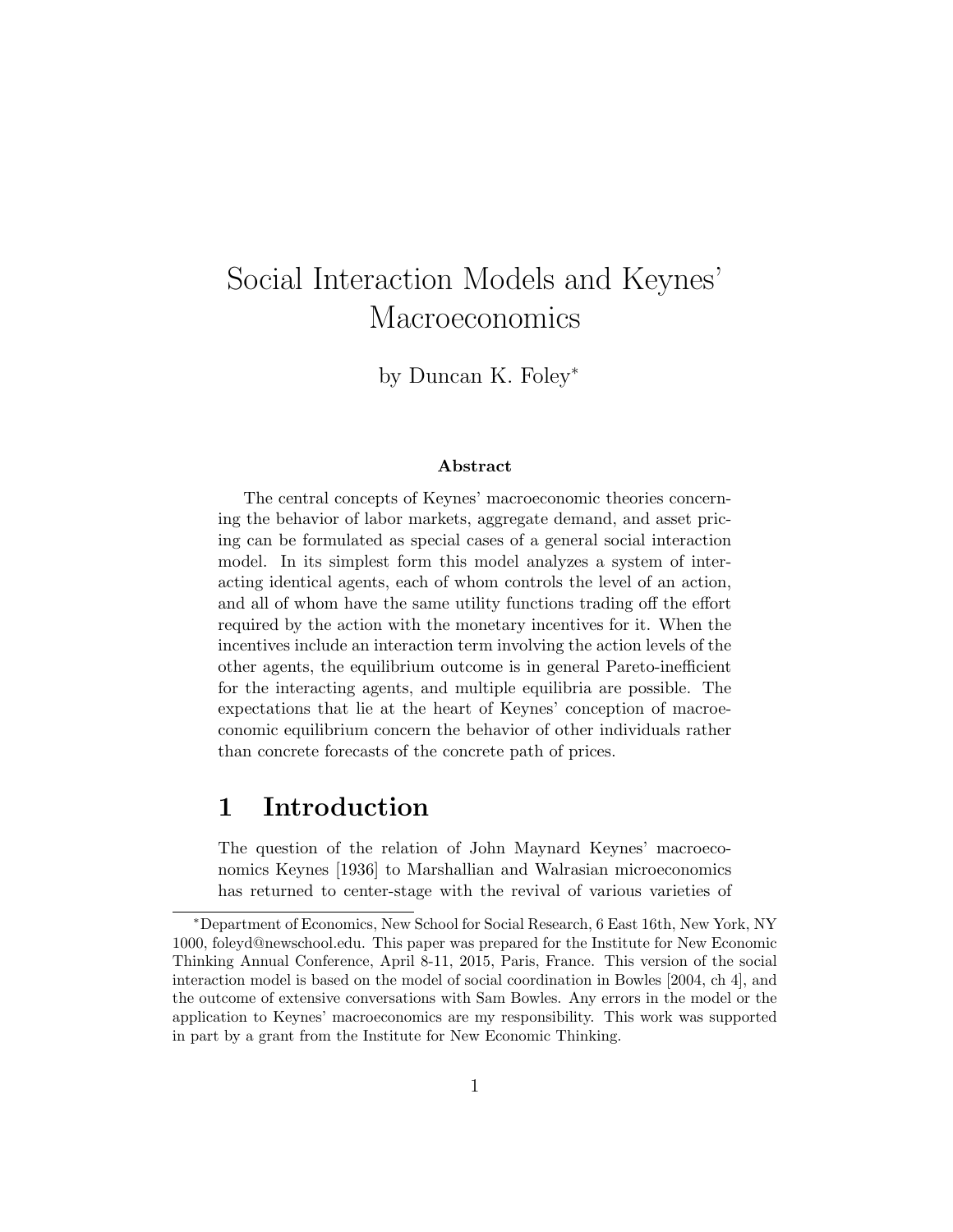"Keynesian" macroeconomics [see Foley, 2014] in the wake of the financial crisis of 2007-8 and the ensuing slump in large parts of the world economy. The purpose of this paper is to explore the relevance of "social interaction" and "social multiplier" models to understanding Keynes' analyses of labor markets in underemployment equilibrium, the theory of aggregate demand determination, and the instability of financial market valuation of financial assets.

The great theme of marginalist and neoclassical economics is that markets can spontaneously organize production and distribution in a coherent and socially efficient pattern. This claim has from its beginnings (at least in the Marshallian tradition) been accompanied by the qualification that impacts of production and distribution "external" to the market may prevent the achievement of an efficient allocation through market interactions alone. (One important line of work on this problem extends from Alfred Marshall's distinction between "pecuniary" and "technological" externalities through the work of A. C. Pigou on the correction of externalities through taxes and subsidies and the counter-analysis of Ronald Coase arguing that in principle well-defined property rights will at least permit the possibility of the correction of externalities through direct bargaining.) It makes quite a bit of difference in political economic terms whether one regards externalities as the exception that proves the rule, or the rule itself. Bowles [2004]argues that incompleteness of contracts, particularly in labor and credit markets (two of the markets most central to the theoretical debates over macroeconomics), implies the pervasiveness of externalities and the need to frame the social allocation problem from the first as a social coordination problem, with no prior presumption that market interactions will be sufficient.

Economic theorists have pointed out from time to time that uncorrected externalities, in addition to degrading the efficiency of market allocation, can have fundamental effects on the multiplicity and stability of market equilibria (again, two central issues in macroeconomics). My goal in this paper is to bring these points into sharp focus with the help of a highly simplified generic model of social interaction, which I will apply to equilibrium in labor markets, the determination of the velocity of money, and the determination of financial market prices.

The common theme in these discussions is that there are two distinct ways of understanding the concept of "expectations" in economic theory. One, which has tended to dominate macroeconomic theoretical discussion, is economic agents' expectations or forecasts of the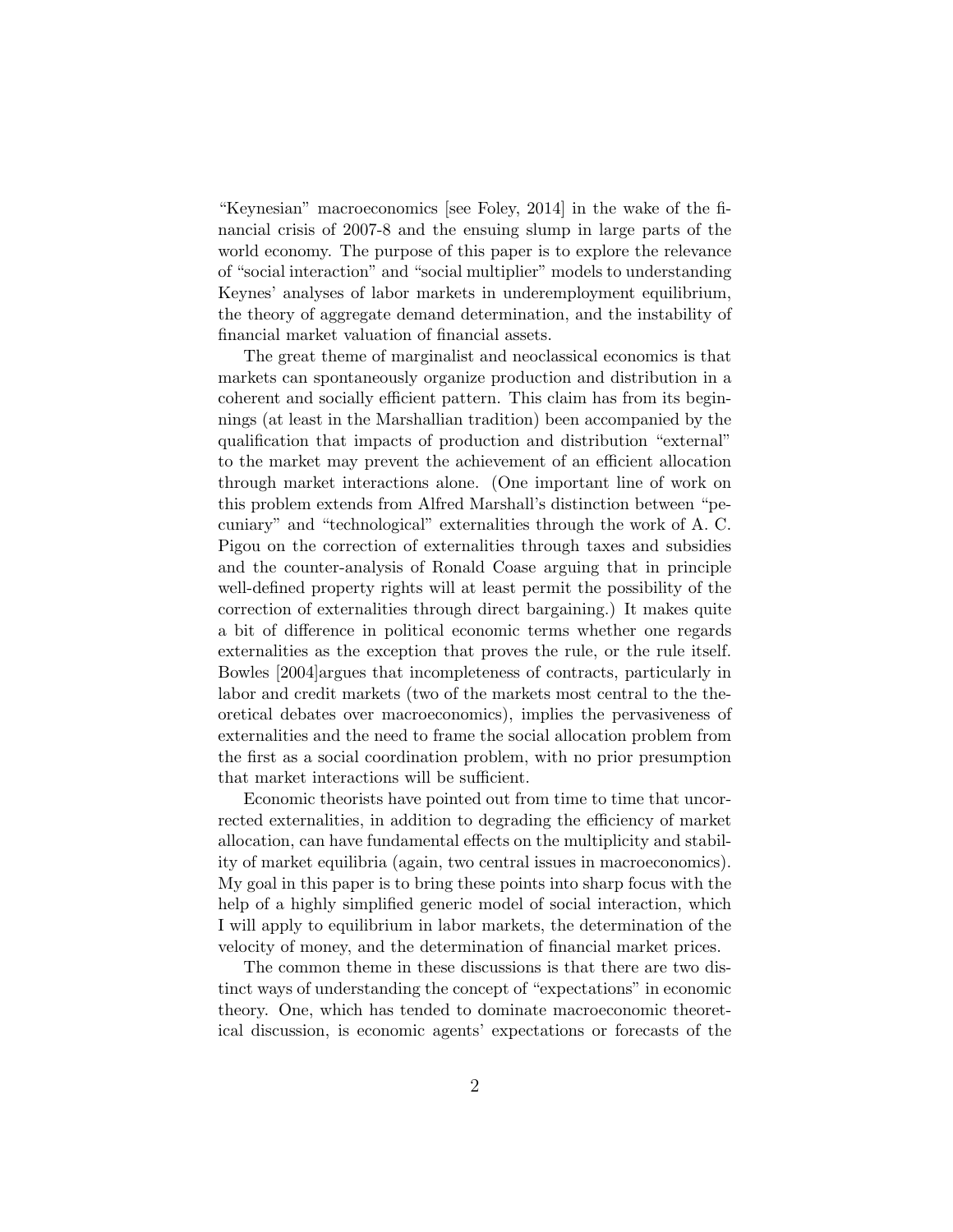unfolding of the future in terms of concrete outcomes like market prices and levels of income. But another, equally important, and in my view, more tractable, notion of expectations is the expectation that economic agents have of each others' behavior. These expectations (akin to the expectations that underly the analysis of "assurance games" with multiple equilibria) can explain many of the phenomena we chronically observe in the macroeconomic performance of economies that appear anomalous from the point of view of the market-clearing paradigm of marginalism.

### 2 The social interaction model

The simplified social interaction model I will work with here analyzes a system comprised of N identical individual economic agents. (I will comment on the issues raised by the assumption that the individuals are identical later in the discussion.) Each individual can control the level of some action variable,  $x$ . (In the various applications of the model to macroeconomic problems this variable can be viewed as the decision to quit a job rather than accept a money wage cut, or as the decision to spend money, or as the decision to hold some financial asset.) The variable  $z$  represents some appropriate statistic (such as the mean, mode, or median) describing the actions of the other members of the system. In general the utility of the individual depends on her action, which she controls, and the statistical description of the actions of the rest of the system, which she does not control.

$$
u[x, z] = -\frac{1}{2}x^2 + \alpha x + \beta x z + \gamma z + \frac{\eta}{2}z^2
$$
 (1)

The first term,  $-\frac{1}{2}$  $\frac{1}{2}x^2$  represents the individual's personal effort in taking the action. The choice of a quadratic function is purely to simplify the exposition; from a theoretical point of view any concave function of x could be substituted. The second term,  $\alpha x$ , represents the private money cost or benefit to the individual of the action. The third term,  $\beta xz$ , represents the interaction between the individual's money return and the actions of the rest of the system. The fourth term and fifth terms,  $\gamma z + \frac{\eta}{2}$  $\frac{\eta}{2}z^2$ , represent pure externalities from the rest of the system to the individual, the first proportional to the level of the societal action, and the second proportional to the deviation of the societal action from the individual's bliss level.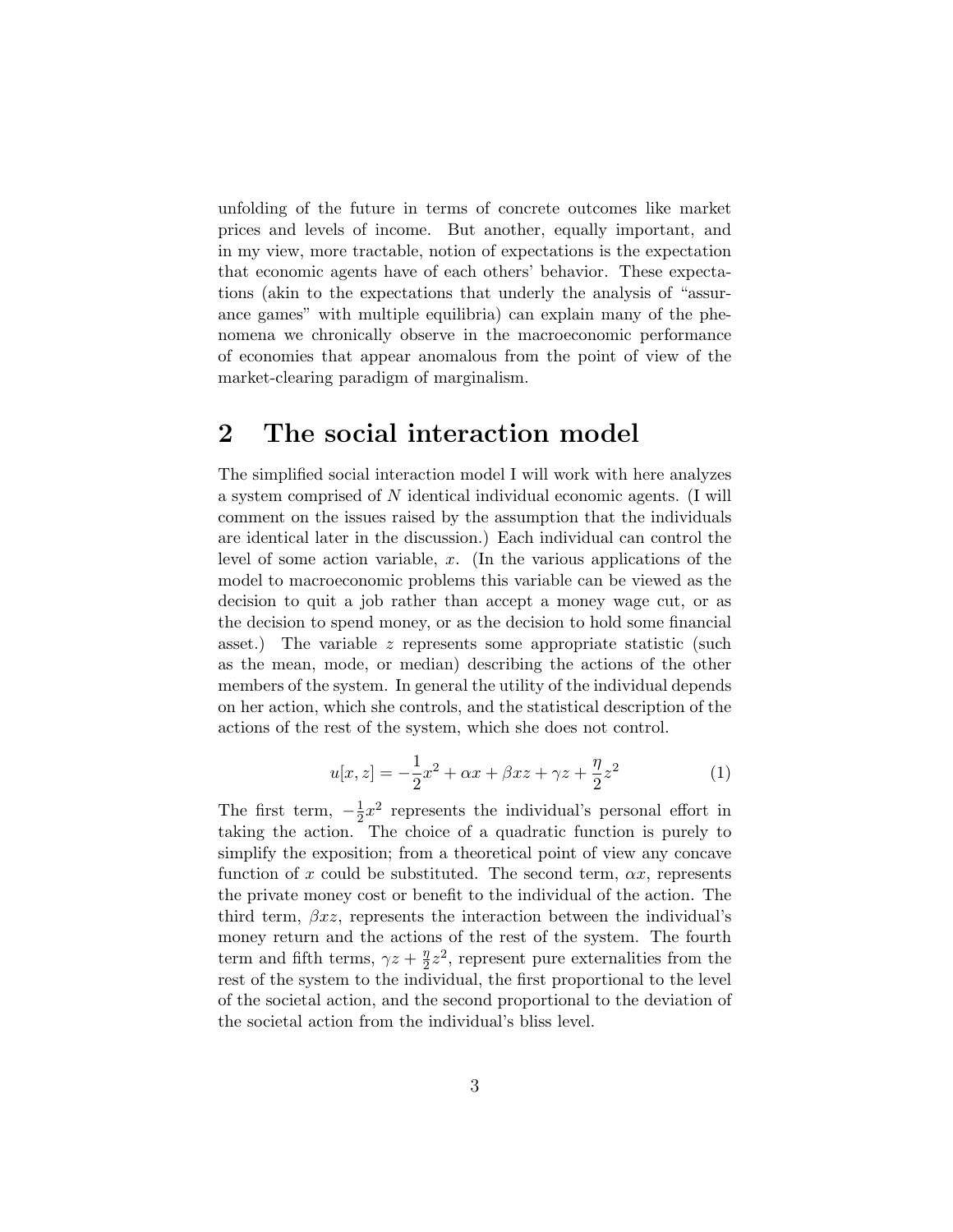To understand this model, assume first that  $\alpha = \beta = \gamma = 0$ . In this case the individual will choose the action level  $x = 0$ , which thus represents the "satiation" or "bliss" point of the individual, the level of the action she will choose when there are no social incentives.

Second, consider the cases where  $\alpha \neq 0$ , but  $\beta = \gamma = 0$ . If  $\alpha > 0$ , the individual has a monetary incentive to raise the level of the action above her unconstrained bliss level. In this case  $x$  is like effort, and  $\alpha$  is like a wage. If  $\beta = \gamma = 0$  we can see that the individual maximizes utility by setting  $x = \alpha$ , for example, the higher is the wage, the more effort the individual will supply. If  $\alpha < 0$  the individual has a monetary incentive to lower the level of the action below her unconstrained bliss level. In this case  $x$  is like the consumption of a good, and  $\alpha$  is like a price. If  $\beta = \gamma = 0$  the individual maximizes utility by setting  $x = \alpha < 0$ , that is by reducing her consumption of the good below her bliss point.

Third, consider the cases where  $\alpha \neq 0, \beta \neq 0$ . The individual maximizes utility by choosing  $x[z] = \alpha + \beta z$ , which is her best response to the system wide statistic z. When  $\beta > 0$  there is a positive feedback from the actions of the rest of the system to the individual's action: the actions are *complements*. When  $\beta < 0$  there is a negative feedback from the actions of the rest of the system to the individual's action: the actions are substitutes.

#### 2.1 Equilibria

In this paper I will consider only equilibria where all the agents choose the same level of the action, so that  $z = x$ . In order to allow for some level of social intervention, assume that there is a level of stimulus,  $\zeta$ , chosen at a system-wide level. Then an equilibrium,  $x^e[\zeta]$ , must satisfy:

$$
x[x^e[\zeta] + \zeta] = x^e[\zeta]
$$
\n(2)

It is straightforward to show that when there is an internal equilibrium, it will be:

$$
x^e = \frac{\alpha + \zeta}{1 - \beta} \tag{3}
$$

In some cases relevant to macroeconomic outcomes, strong complementarity of social and individual decisions can be of decisive importance. When  $\beta > 1$  the equilibrium (3) is unstable. It is con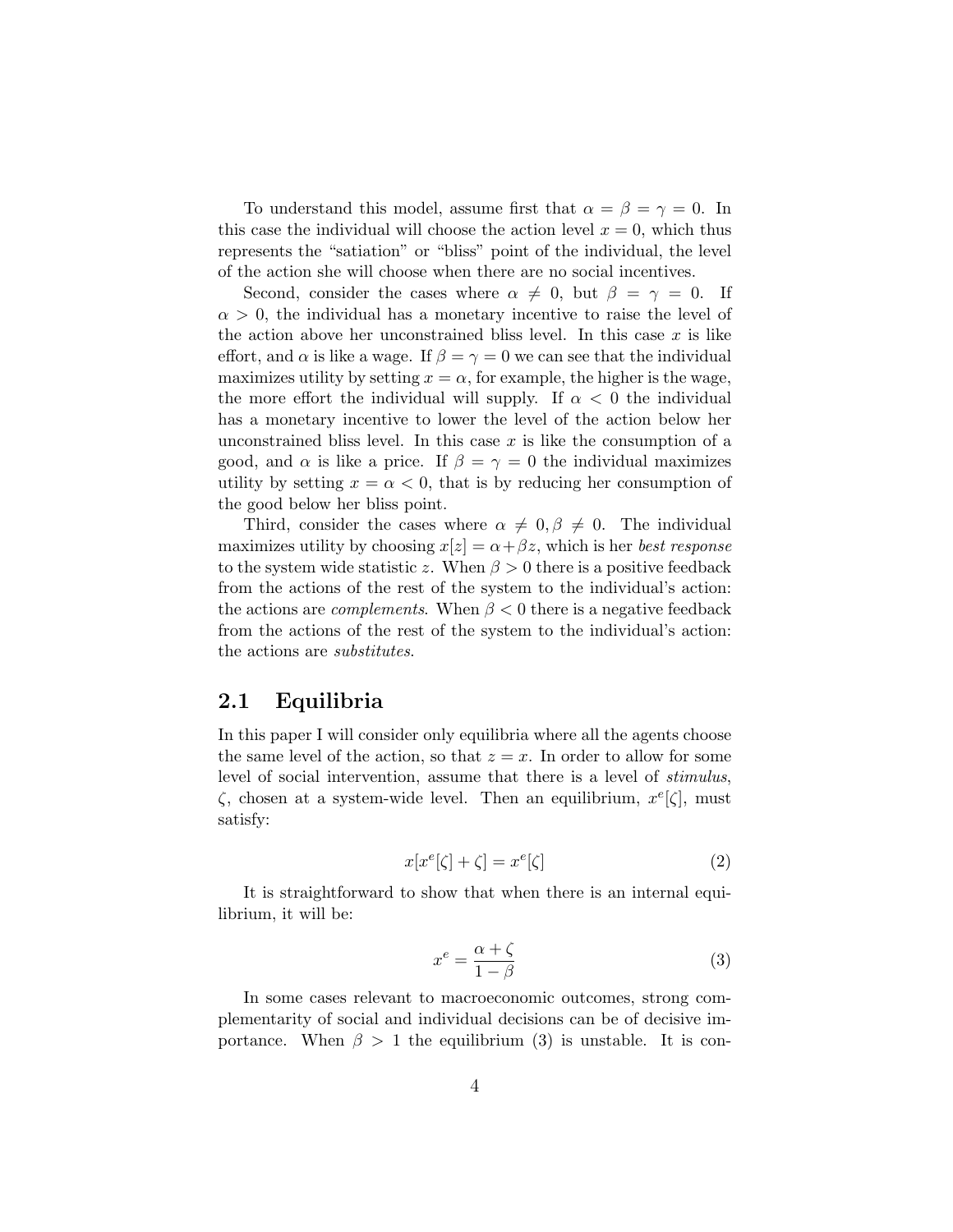venient to suppose that the individual faces bounds on her action  $x_{min} \leq x \leq x_{max}$ . When  $\beta > 1$  there will generally be at least a stable equilibrium at  $x = x_{min}$  or  $x = x_{max}$  or both, and we have:

$$
x^{e} = x_{min} \text{ if } \frac{\alpha + \zeta}{1 - \beta} \le x_{min} \tag{4}
$$

$$
x^{e} = x_{max} \text{ if } \frac{\alpha + \zeta}{1 - \beta} \ge x_{max} \tag{5}
$$

$$
x^{e} = \frac{\alpha + \zeta}{1 - \beta}
$$
 otherwise (6)

When  $\beta < 1$  there is a *social multiplier*  $\frac{1}{1-\beta}$  effect on any systemwide stimulus, ζ.

#### 2.2 Pareto-efficient action level

A social planner who could control the level of each individual's action would choose x to maximize  $u[x, x]$ . It is straightforward to show that this implies a (constrained) system-Pareto-efficient action level,  $x^*$ :

$$
x^* = x_{min} \text{ if } \frac{\alpha + \gamma}{1 - 2\beta} \le x_{min} \tag{7}
$$

$$
x^* = x_{max} \text{ if } \frac{\alpha + \gamma}{1 - 2\beta} \ge x_{max} \tag{8}
$$

$$
x^* = \frac{\alpha + \gamma}{1 - 2\beta}
$$
 otherwise (9)

This concept of system-Pareto-efficiency refers only to the interacting system irself, not necessarily to the whole society in which the system is embedded. For example, the system-Pareto-efficient action level of a group of oligopolistic competitors would correspond to their extraction of the maximum monopoly rent from the rest of society, which is clearly not Pareto-efficient from the point of view of the whole society.

If  $\beta = 0$ , but  $\gamma \neq 0$ , the equilibrium will be system-Pareto-efficient only if  $\zeta = \gamma$ . When  $\beta \neq 0$  the interior equilibrium will not be system-Pareto-efficient.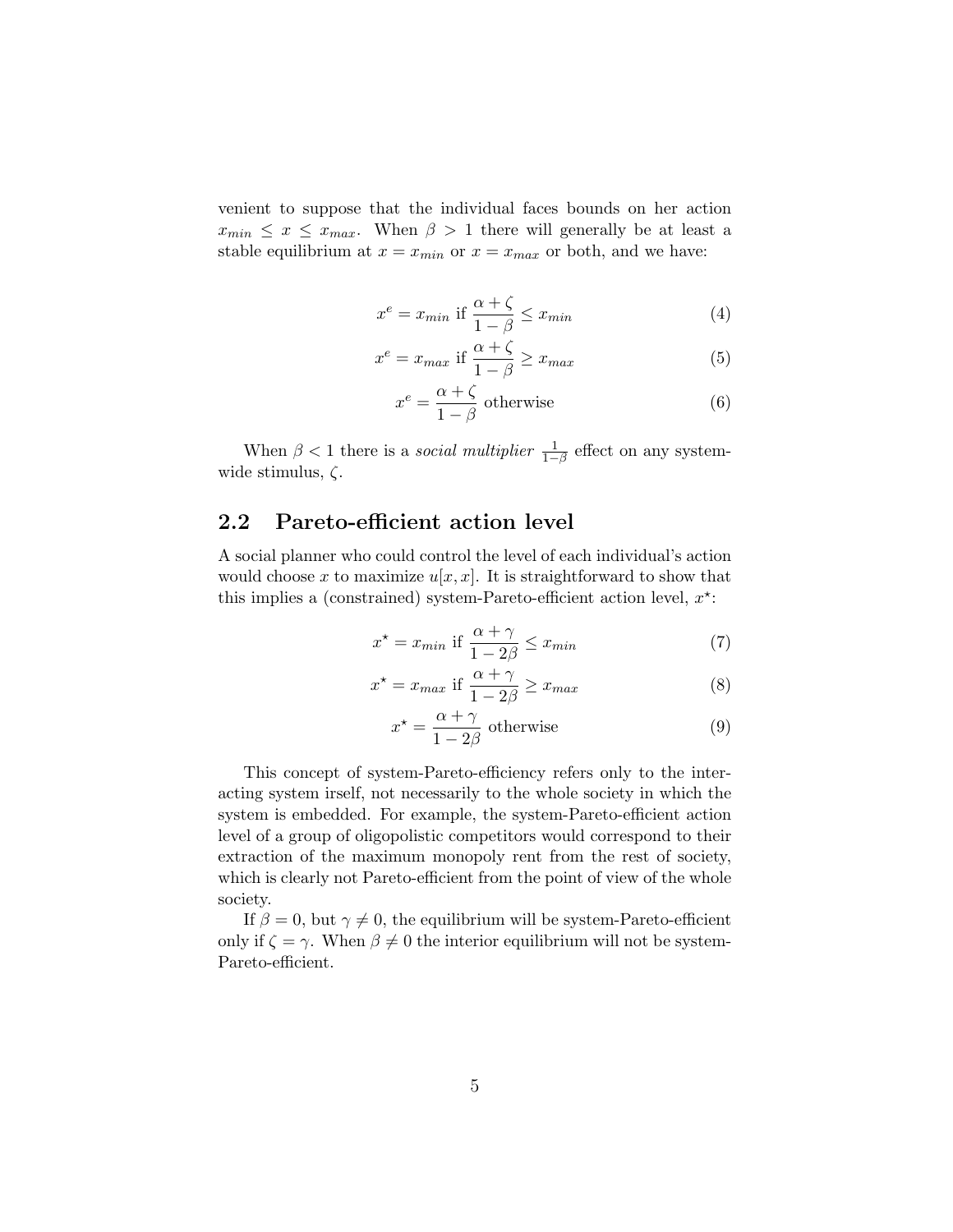

Figure 1: The social interaction model with  $\alpha = 1, \beta = 2, \gamma = 0, x_{min} =$  $-1.5, x_{max} = 1.5$ . There are three equilibria (red dots), two stable and one interior one unstable. The system-Pareto-efficient action level (green dot) is  $x^* = x_{max}.$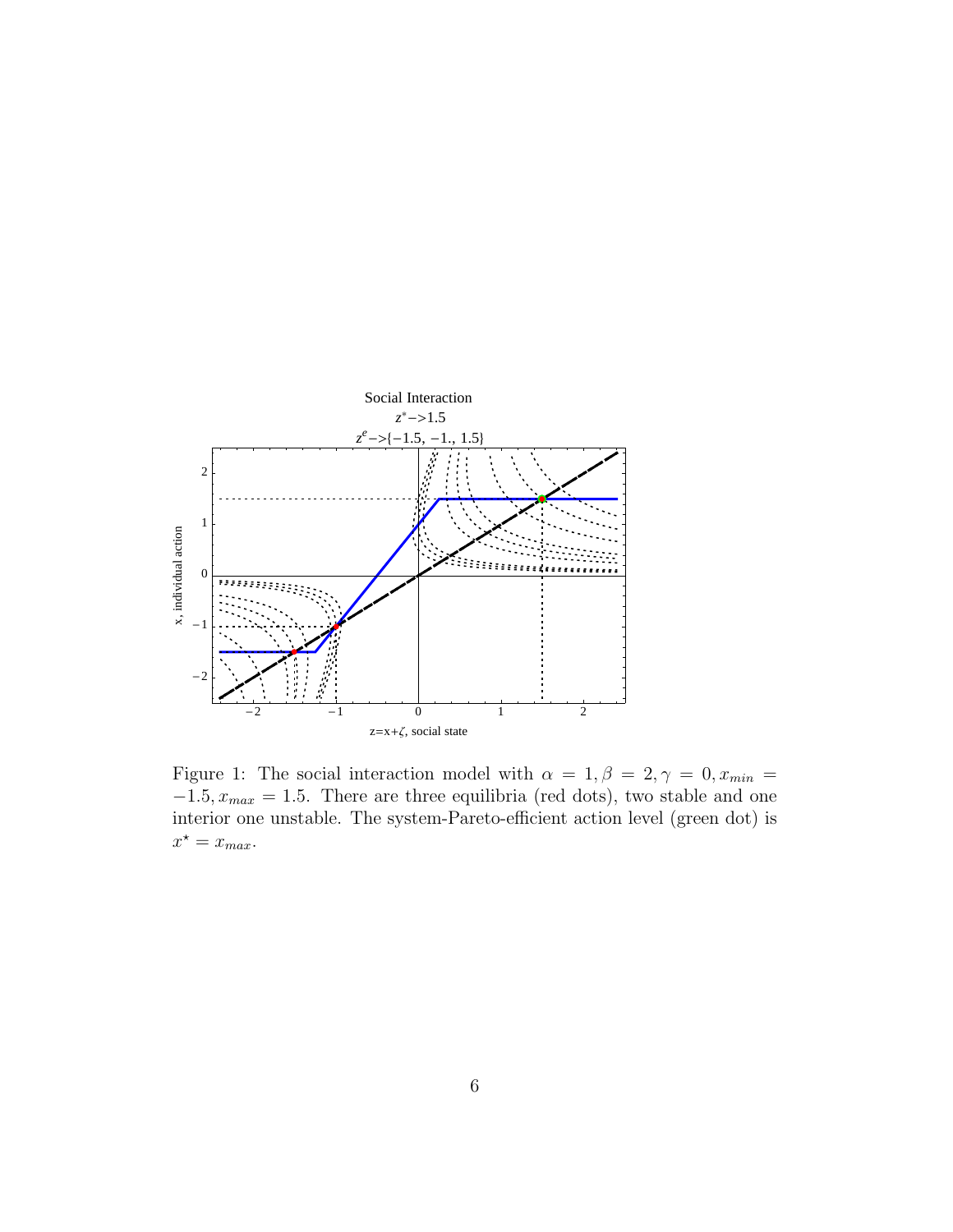#### 3 Equilibrium unemployment

One fundamental feature of many real-world economies that is inconsistent with complete-contracting, complete-markets microeconomics is that money wages do not always fall when there is positive unemployment. Let us consider this from the social interaction perspective.

The individual in this case is one of a large number of wageworkers. The money price level is beyond the control of the individual worker. Each worker, however, can threaten to quit unless she receives a money wage increase. The worker's action,  $x$ , is a level of unemployment that will deter her from asking for a money wage increase. The risk of unemployment is a bad. The individual's monetary gain from risking unemployment to seek a money wage increase is the expected wage gain she anticipates if her threat works. This will be some fraction of her current wage, and constitutes her private gain from risking unemployment,  $\alpha > 0$ . The disutility of risking unemployment is her wage loss if the threat does not work and she quits. If the worker is operating with no social interaction with other workers she will set  $x = \alpha$ , and a relatively small risk of unemployment may deter her from seeking a wage increase. This scenario is illustrated in Figure 2.

If, on the other hand, other workers are willing to take larger risks of unemployment for wage gains, the individual worker may behave as if their action is complementary to hers, so that  $\beta > 0$ . In this scenario, the equilibrium level of unemployment necessary to deter workers from seeking wage gains will be:

$$
x^e = \frac{\alpha}{1 - \beta} \gg \alpha \tag{10}
$$

Keynes assumed that the real wage would lie on a marginal product of labor schedule that was declining with employment. Whether this relationship holds or has its roots in technological constraints, it would explain why a rise in employment, by lowering the average wage, would also lower the social interaction equilibrium level of unemployment by depressing  $\alpha$ . This scenario is illustrated in Figure 3.

Keynes suggested that the responsiveness of workers to relative wage changes could explain the "stickiness" of money wages and the tendency for employment to fluctuate much more over the business cycle than money or real wages. Keynes regarded this stickiness as a stabilizing feature of industrial capitalism with managed monetary policy, because large swings in money wages would lead to large swings in money prices and large changes in the burden of outstanding debts,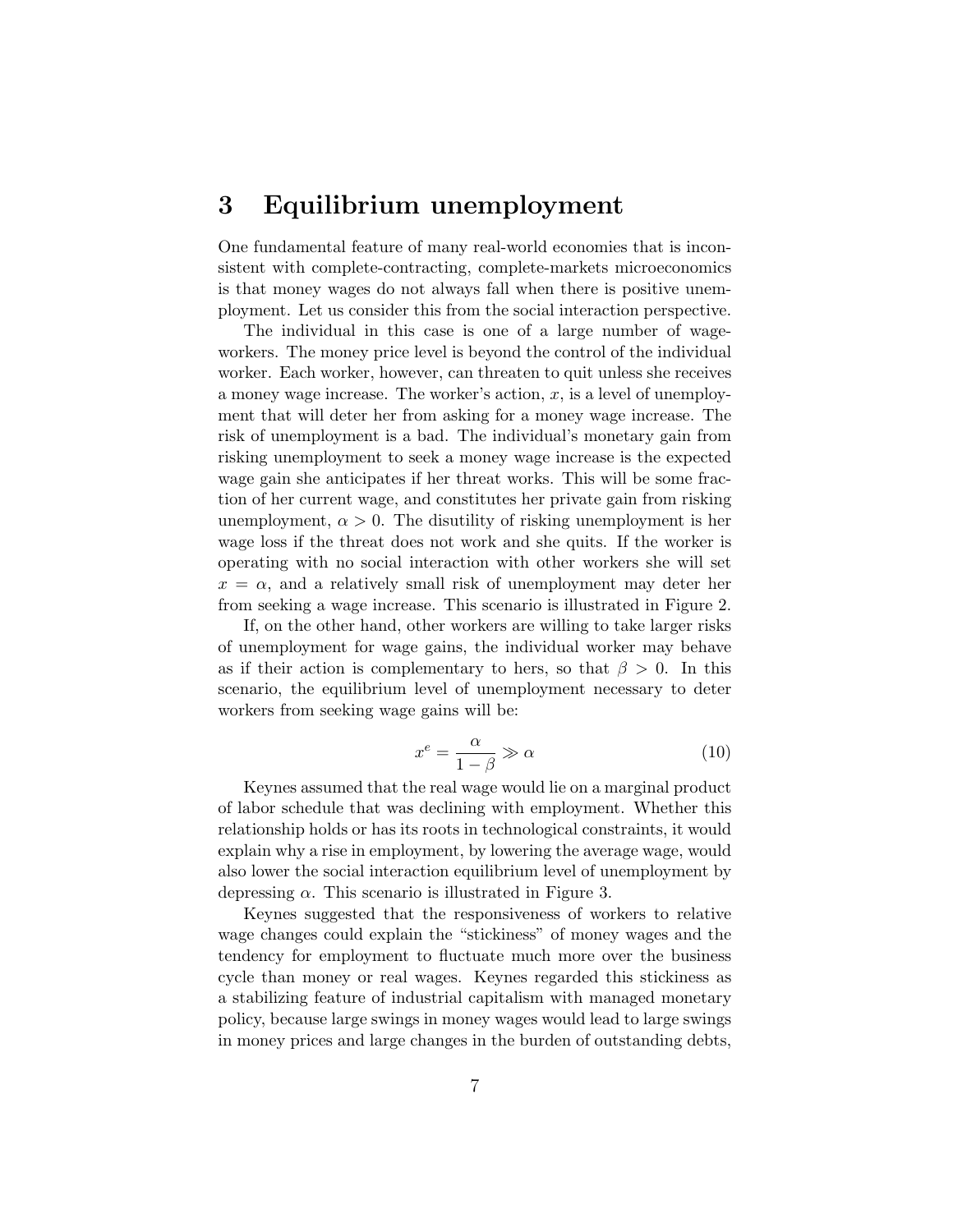

Figure 2: Unemployment risk without social interaction. The typical worker is deterred from seeking a money wage increase by a relatively small risk of unemployment.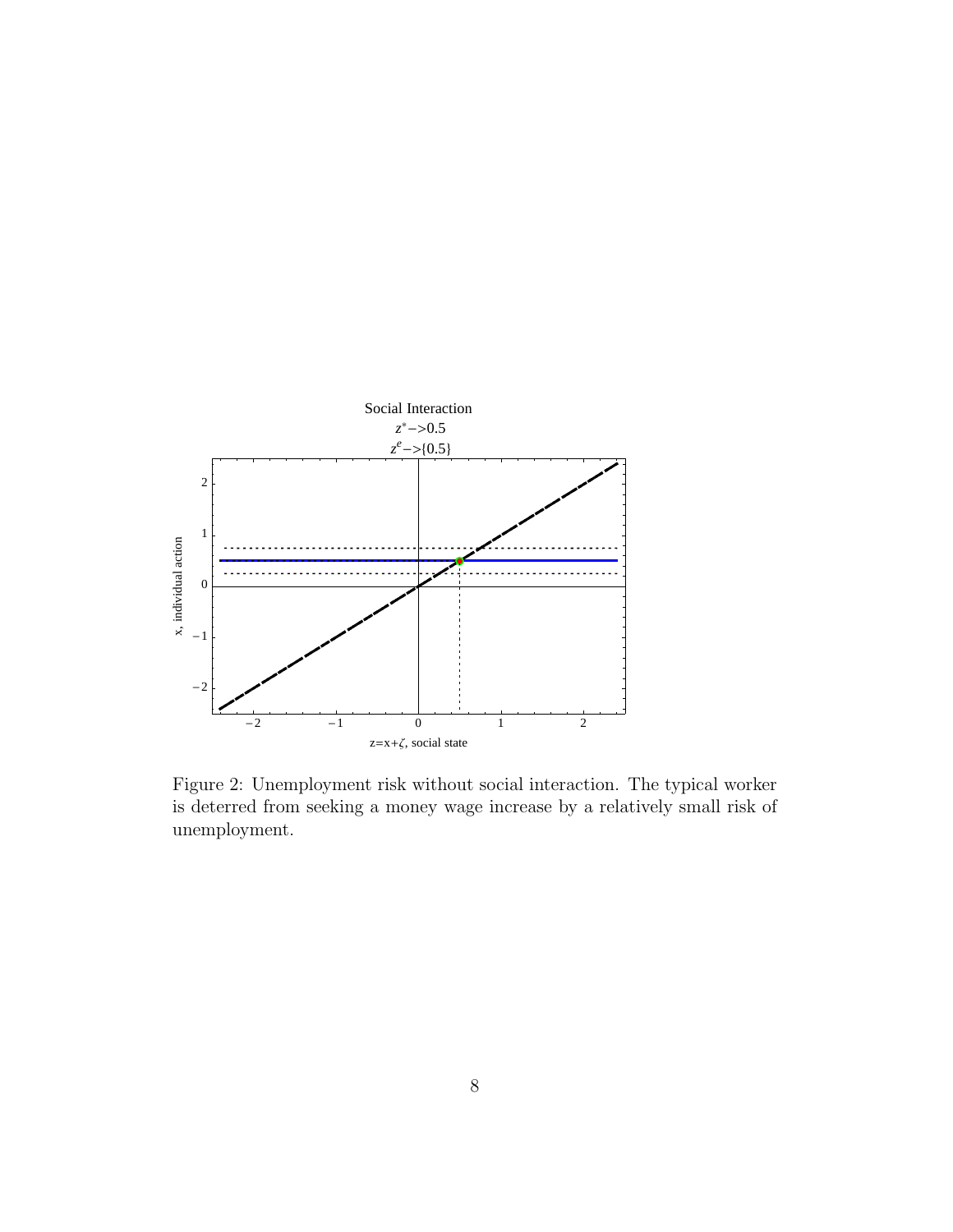

Figure 3: Unemployment risk with social interaction. The typical worker, responding positively to the choices of other workers, is deterred from seeking a money wage increase only at a relatively high unemployment rate.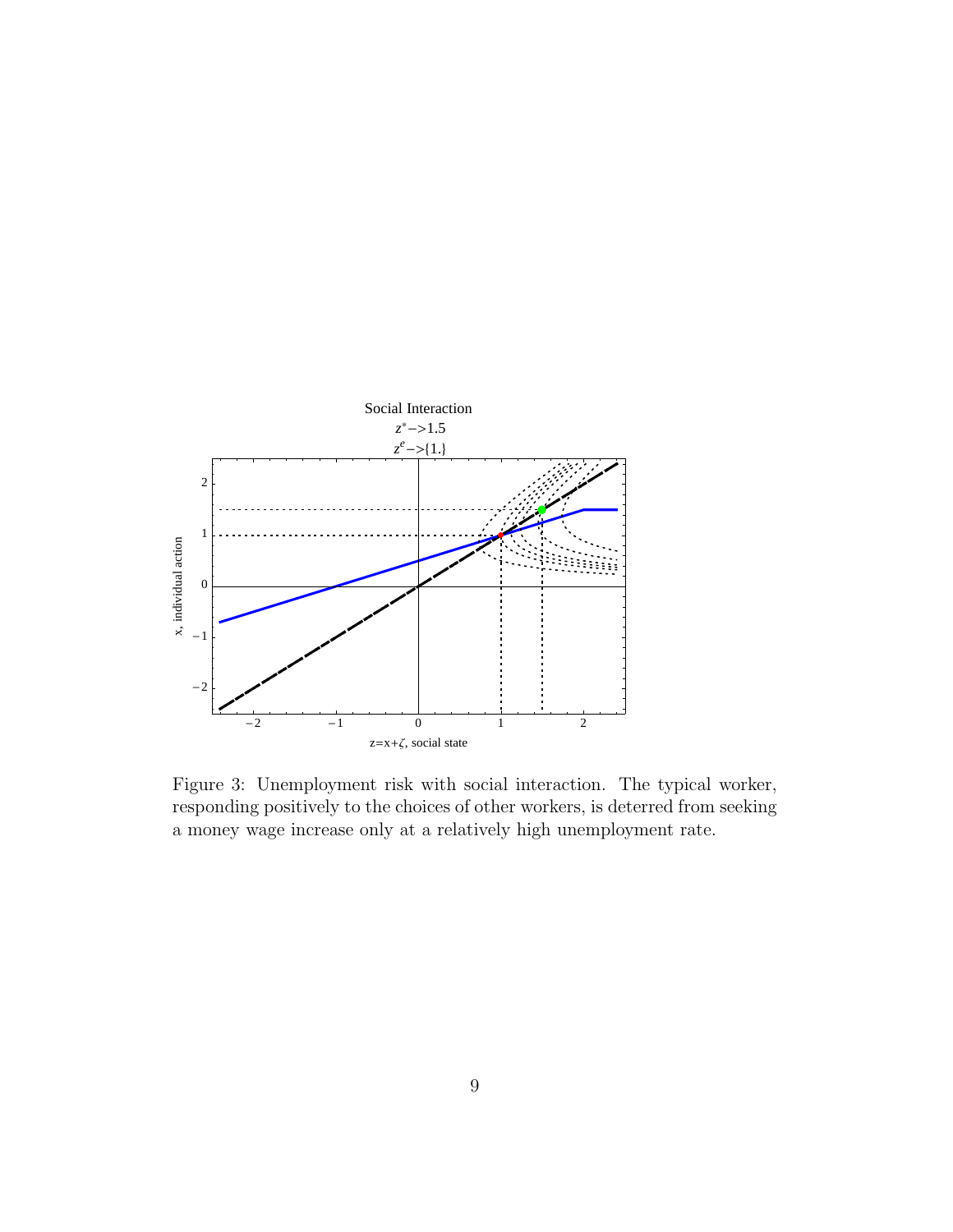complicating the already stubborn problem of stabilization of income and employment.

Models in which this type of complementarity explain unemployment have been explored by Cooper and John [1988], Diamond [1982].

# 4 Aggregate demand and the velocity of money

Suppose now that the individual is a spending unit in a monetary economy. The individual's action,  $x$ , is what level of liquid money balances to hold as a proportion of average spending, the inverse of the velocity of money. The individual holds money balances to reduce the effort required to manage her purchases and sales. Thus money balances are a good. If there were no cost to holding money balances, the individual would hold her satiation level, corresponding to  $x =$ 0 in the coordinates of the model, or  $x_{max} > 0$  in terms of actual money balances. Typically individuals do face a cost of holding money balances, the nominal interest rate, so that  $\alpha < 0$ , and the individual holds a lower money balance in relation to her spending than her satiation level. (In this case  $x_{min} = -x_{max} < 0$  represents the negative of the satiation level of money balances, corresponding to zero holding of money.)

In a monetary economy spending inevitably does involve a social interaction. When the individual decides to spend, she consults the balance of marginal benefits and costs to herself of the spending decision. But spending in a monetary economy, as Keynes points out, has a positive externality, in that it reduces the liquidity constraints of everyone else in the economy. Thus we would expect  $\beta > 0$ . As a result the equilibrium ratio of money balances to spending will be too high, that is, closer to satiation than would be system-Pareto-efficient. Everyone would be better off at a higher velocity of money, or equivalently, a lower ratio of money balances to the rate of spending, as Figure 4 shows.

In this scenario the social multiplier provides a role for systemwide intervention. An injection of spending at the system level can move the equilibrium ratio of money holding to spending closer to the system-Pareto-efficient level, as Figure 5 shows.

Thus the social interaction model provides a parsimonious and rigorous foundation for Keynes' theory of aggregate demand and the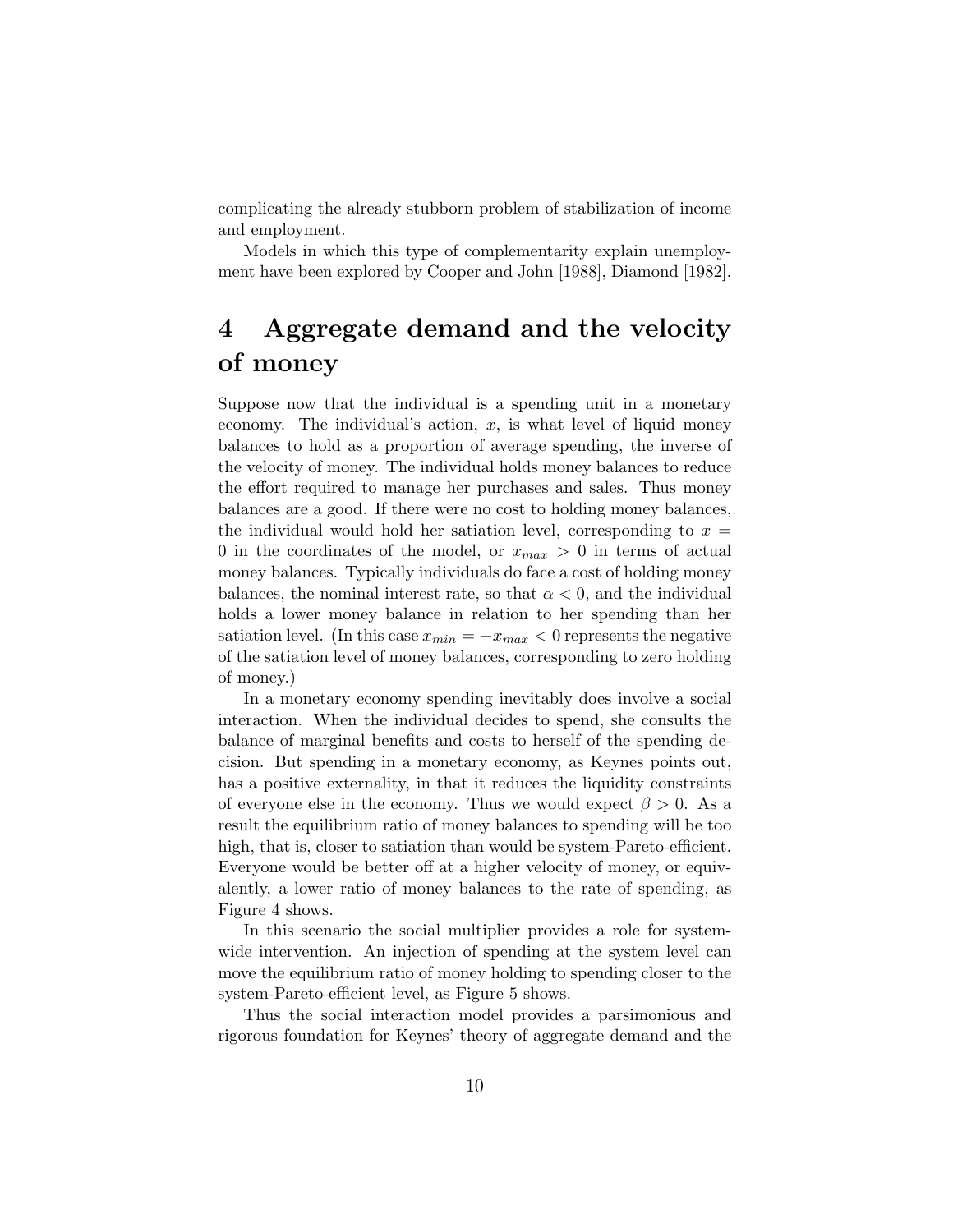

Figure 4: The equilibrium level of the ratio of money balances to spending will be too high (the velocity of money will be too low) because in equilibrium the individual does not take into account the impact of her spending on relaxing the liquidity constraint of the other spenders.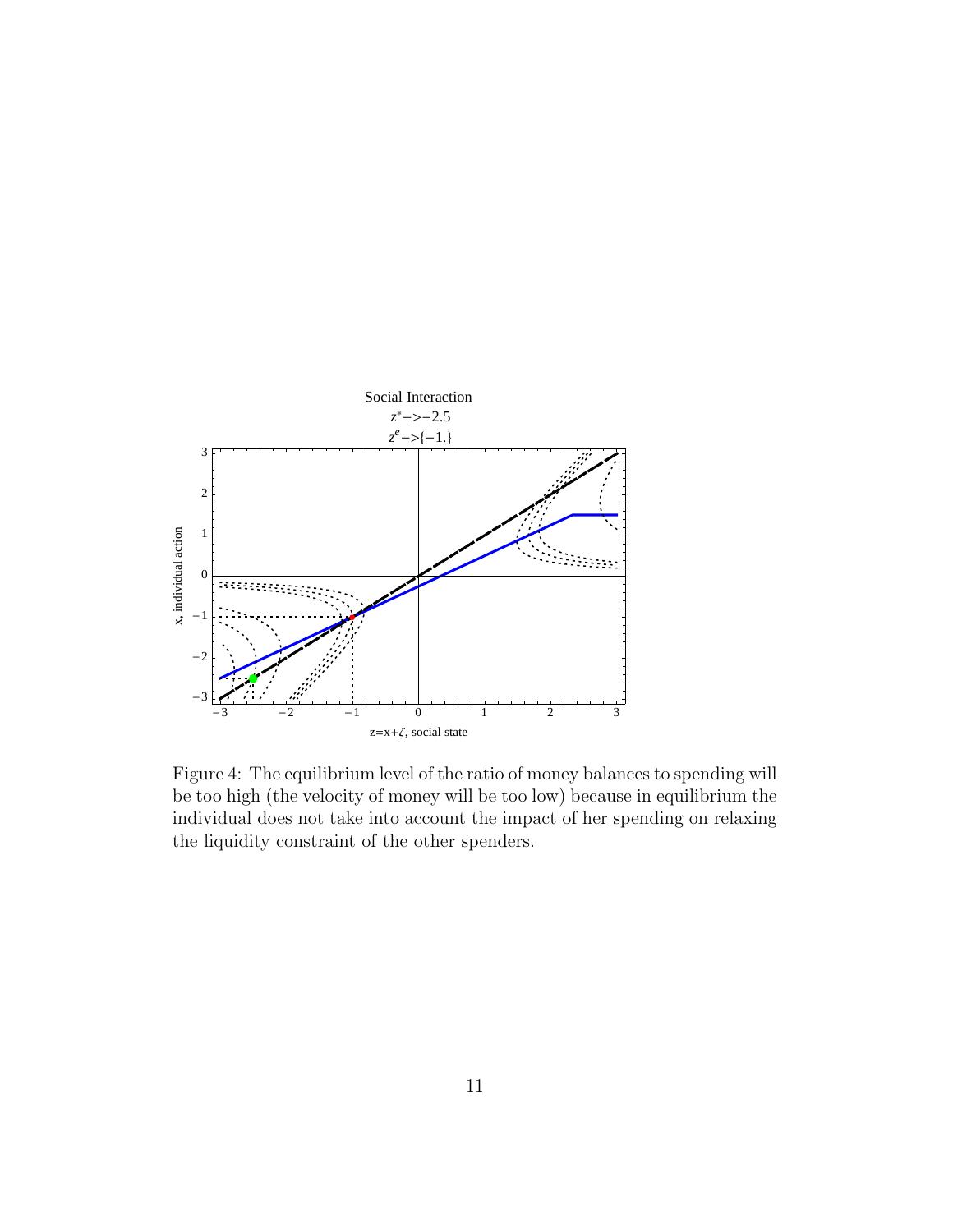

Figure 5: If there is a system-wide injection of spending, the equilibrium ratio of money balances to spending will fall by more than the stimulus, due to the social multiplier.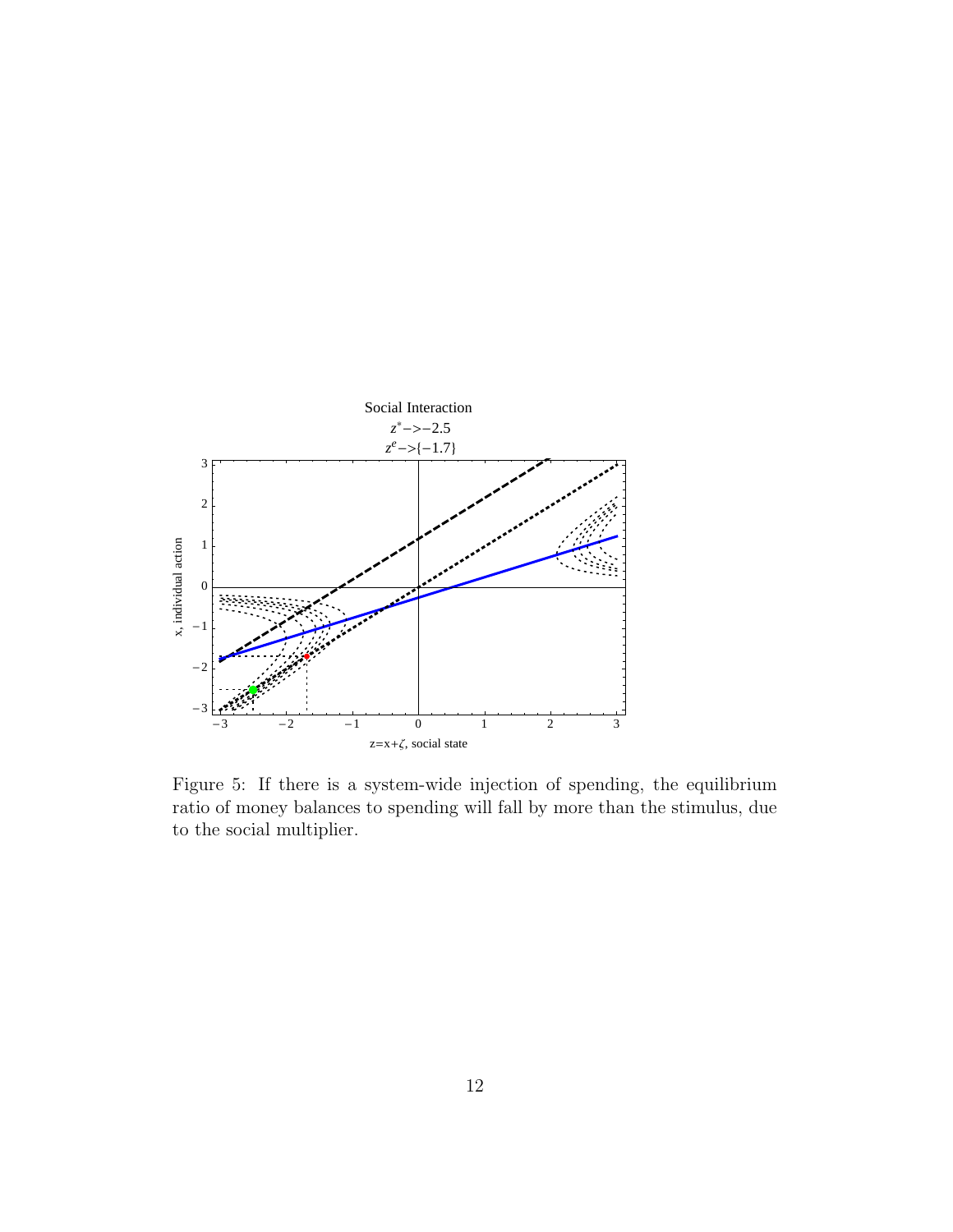multiplier.

### 5 Asset market bubbles

The social interaction model can also provide insight into the phenomenon of asset market pricing anomalies.

In this context, suppose the action  $x$  is the degree of overvaluation of an asset that will lead the individual to sell it, or the degree of undervaluation that would lead the individual to buy. In this setting there is no private incentive for the individual to deviate from her fundamental valuation of the asset given her information, and  $\alpha = 0$ . In the absence of social interaction pressures ( $\beta = 0$ ), the individual would choose  $x = 0$ , and the market value of the asset would correspond to her fundamental valuation.

When  $\beta > 0$ , however, the individual sees a return in conforming to the valuation of the market. If this social interaction effect is strong  $(\beta > 1)$ , the fundamental equilibrium becomes unstable and in general two new stable equilibria appear at which the asset is as much over- or under-valued as the individual's common sense or her banker's patience will permit, that is at  $x_{max}$  or  $x_{min}$ , as illustrated in Figure 6.

The unstable social interaction underlying the asset bubble ("average opinion trying to guess what average opinion is", in Keynes' words) also sets the stage for dramatic movements of prices. For example, if some system-wide attempt is made to control the bubble by manipulating a stimulus (for example, by raising or lowering interest rates) the unstable equilibrium may approach and annihilate one of the stable equilibria in what mathematicians call the cusp catastrophe. Figure illustrates this possibility in the asset market bubble case.

This type of non-linear dynamics can also explain why the superficially appealing notion of "rational expectations" has limited relevance to the concrete unfolding of historical events in the real world. Even if an observer has seen cusp catastrophes in asset markets, it is very difficult to predict whether one will actually occur given limited information on the exact location of the stimulus, not to speak of the exact value of the best-response parameters such as  $\beta$ ,  $x_{min}$  and  $x_{max}$ .

The consequences of informational interactions in asset markets are the focus of the literature stemming from Grossman and Stiglitz [1980].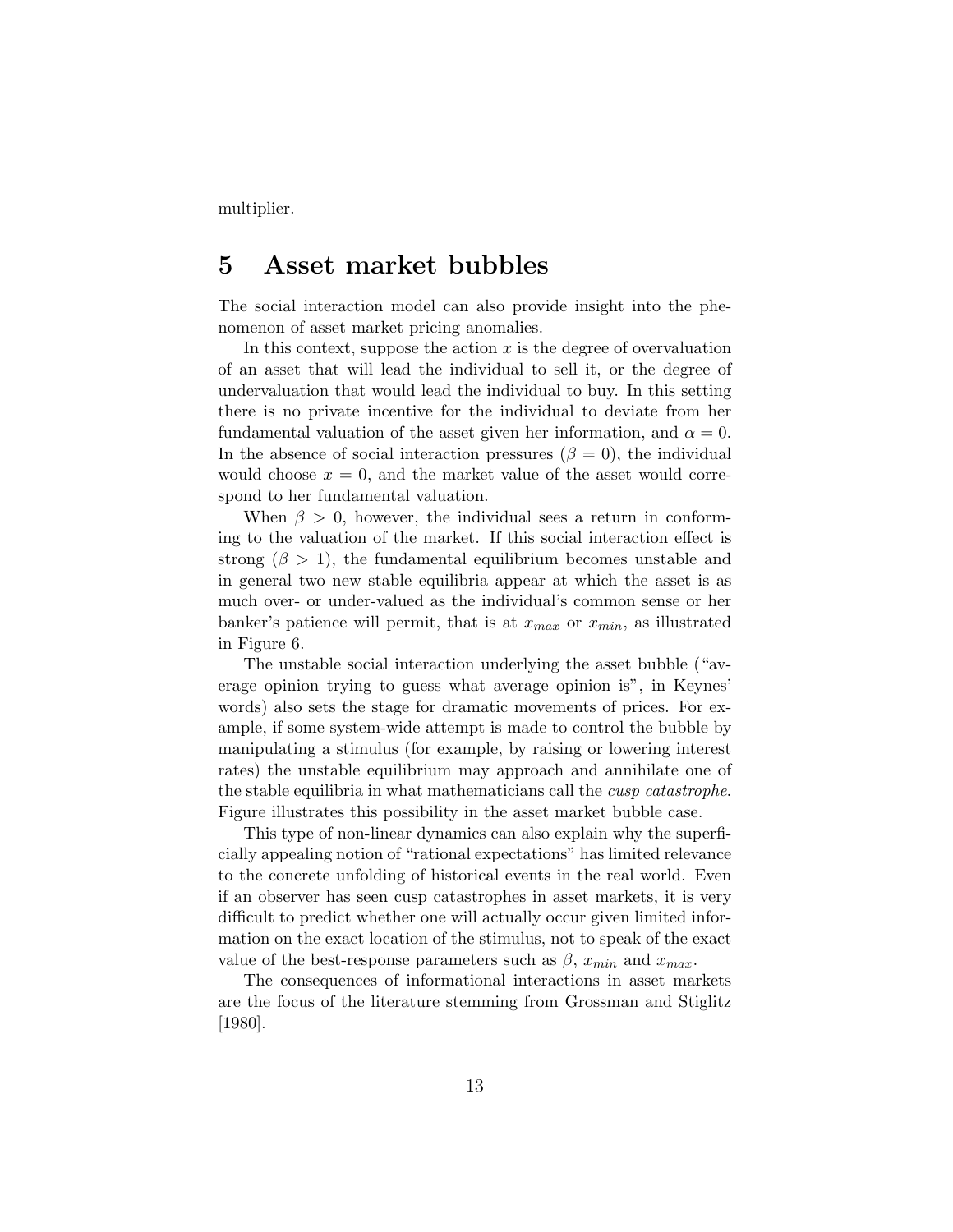

Figure 6: When  $\beta > 1$  social interaction can make a fundamental asset price equilibrium unstable, bifurcating into two stable equilibria at the limiting values of the individual behavior. In this illustration a negative externality proportional to  $z^2$  is assumed, representing the social costs to the individual of the mis-pricing of the asset. As a result the system-Pareto-efficient equilibrium remains at the fundamental  $x = 0$ .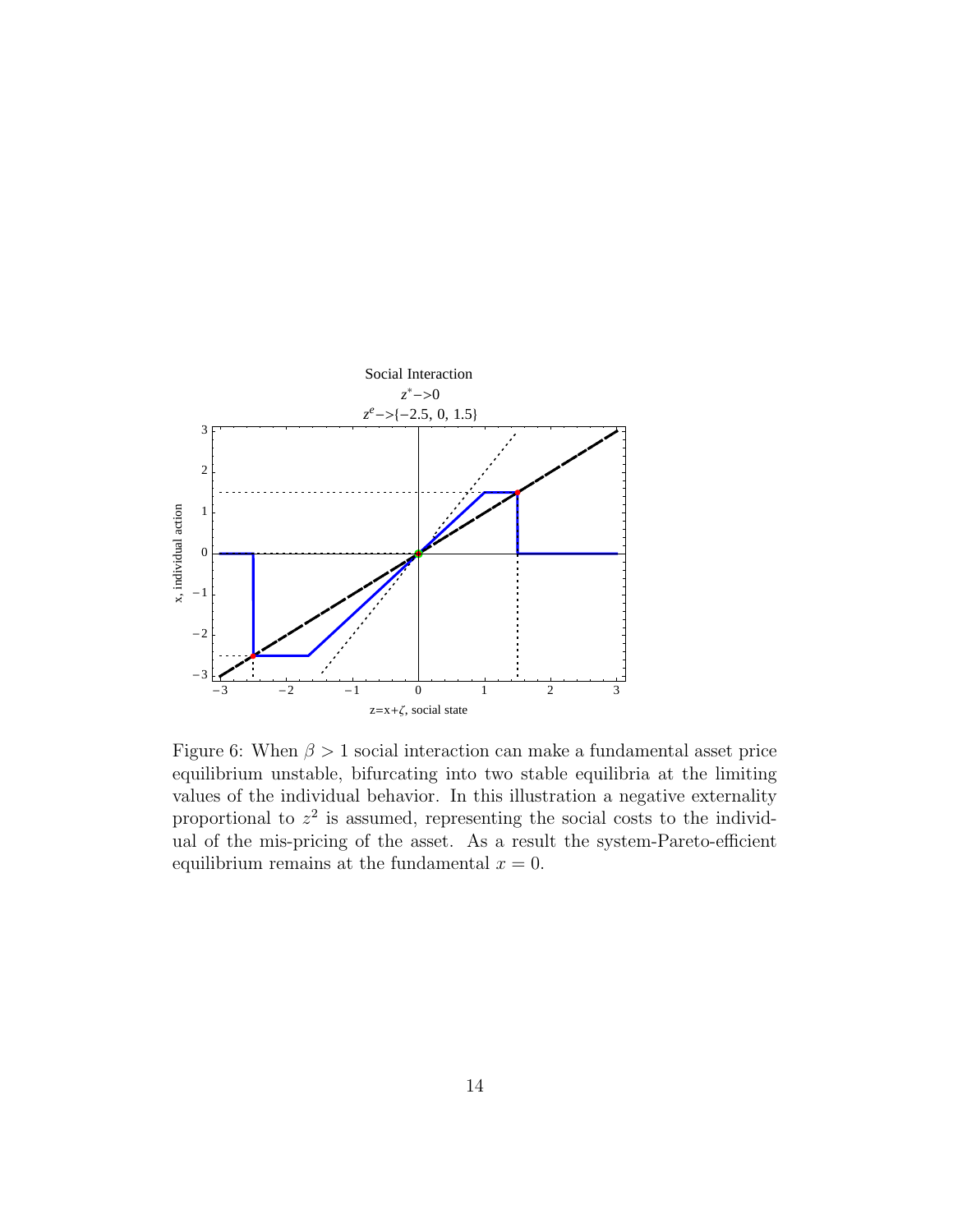

Figure 7: If system-wide stimulus or restraint impinges on an unstable asset market, the unstable equilibrium may approach and annhihilate the stable equilibrium, forcing the system suddenly to the remaining unstable equilibrium. In this figure, stimulus manipulation is driving the unstable equilibrium toward the upper stable equilibrium.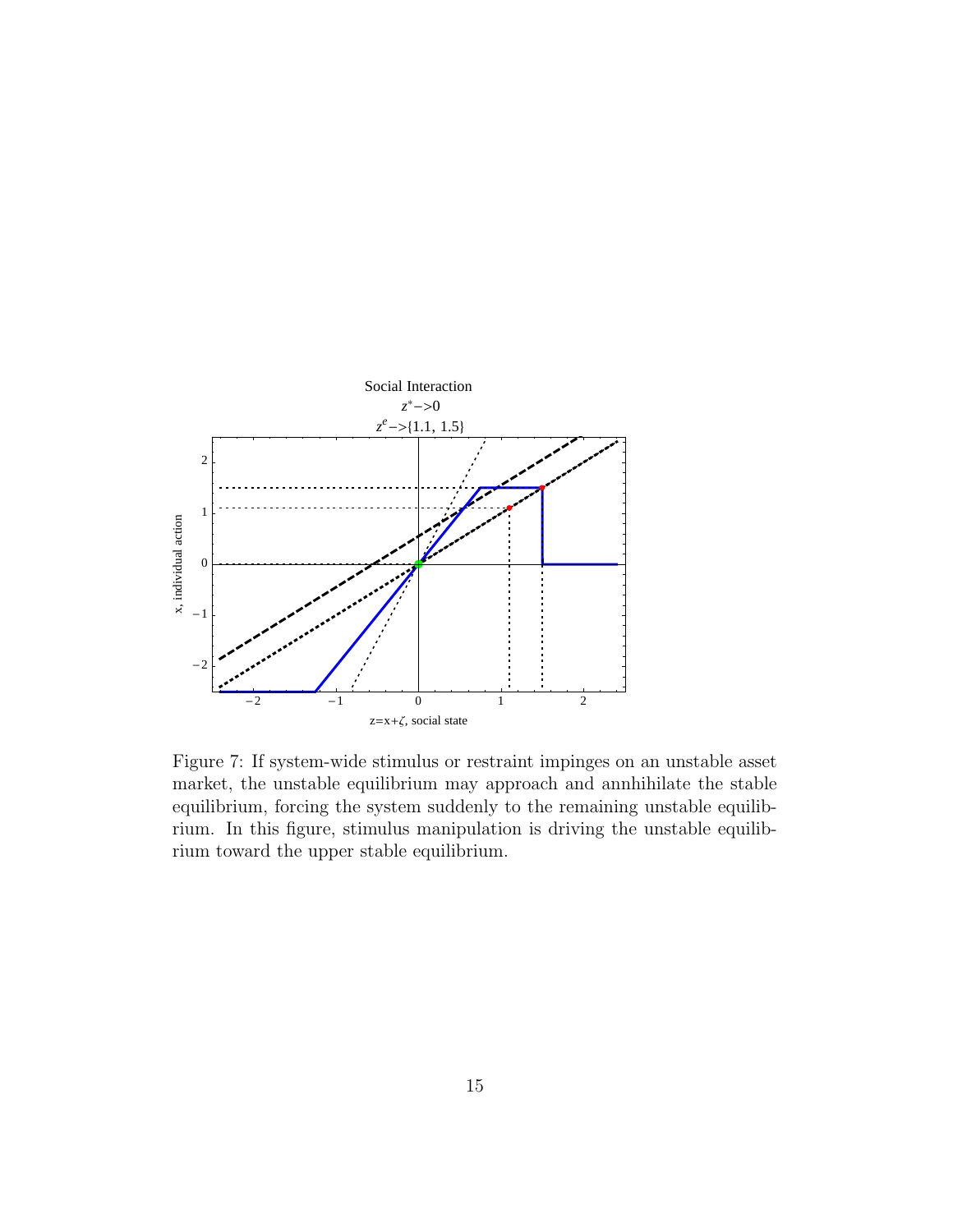## 6 Two notions of "expectations"

Human beings are social (or in the usual translation of Aristotle, "political") animals. We have evolved to operate in complex natural environments, and have exquisite sensitivity to signals from the natural environment. We have also evolved to be attentive and reactive to other human beings when they are present either physically or virtually as information.

Marginalist economics and its intellectual descendants in various forms of neoclassical economics focus primary attention on how the existence of markets can effectively isolate individuals from direct interaction. The concept of market equilibrium presents equilibrium prices as information signals to the individual in the place of direct interactions with other similar individuals. This device works fairly well as long as we are trying to explain individual behavior in isolation. But it runs afoul of the fallacy of composition when economists try to apply it directly to understanding aggregate economic outcomes. Leakages of information between individuals not completely mediated by market prices that are possible to ignore at the level of explaining individual behavior cumulate to become dominant determinants of aggregate outcomes, as the examples presented here illustrate.

The analytical limitations inherent in the assumption that all the individuals are identical in this simple social interaction model are not so restrictive as they might first appear. The assumption that the individuals in a social interaction are all identical dramatizes the central insight of social interaction logic, which is that even when the behavior of others is completely predictable (since they will in equilibrium behave exactly like the individual actor herself) the limited ability of the individual actor to influence others' behavior has a decisive impact on the aggregate outcome and hence on the actual behavior of the individual. It is possible to generalize this model in several ways to be more "realistic" about the heterogeneity of agents and behavior. The most parsimonious generalization is to allow actions to be heterogeneous without assuming differences in the underlying preferences or constraints of the individuals, for example, through models of endogenous heterogeneous behavior such as the rational inattention model [Sims, 2006]. If there are inescapable differences in underlying preferences or constraints, the main complication is in understanding how information about the behavior of heterogeneous agents is communicated to and processed by each individual.